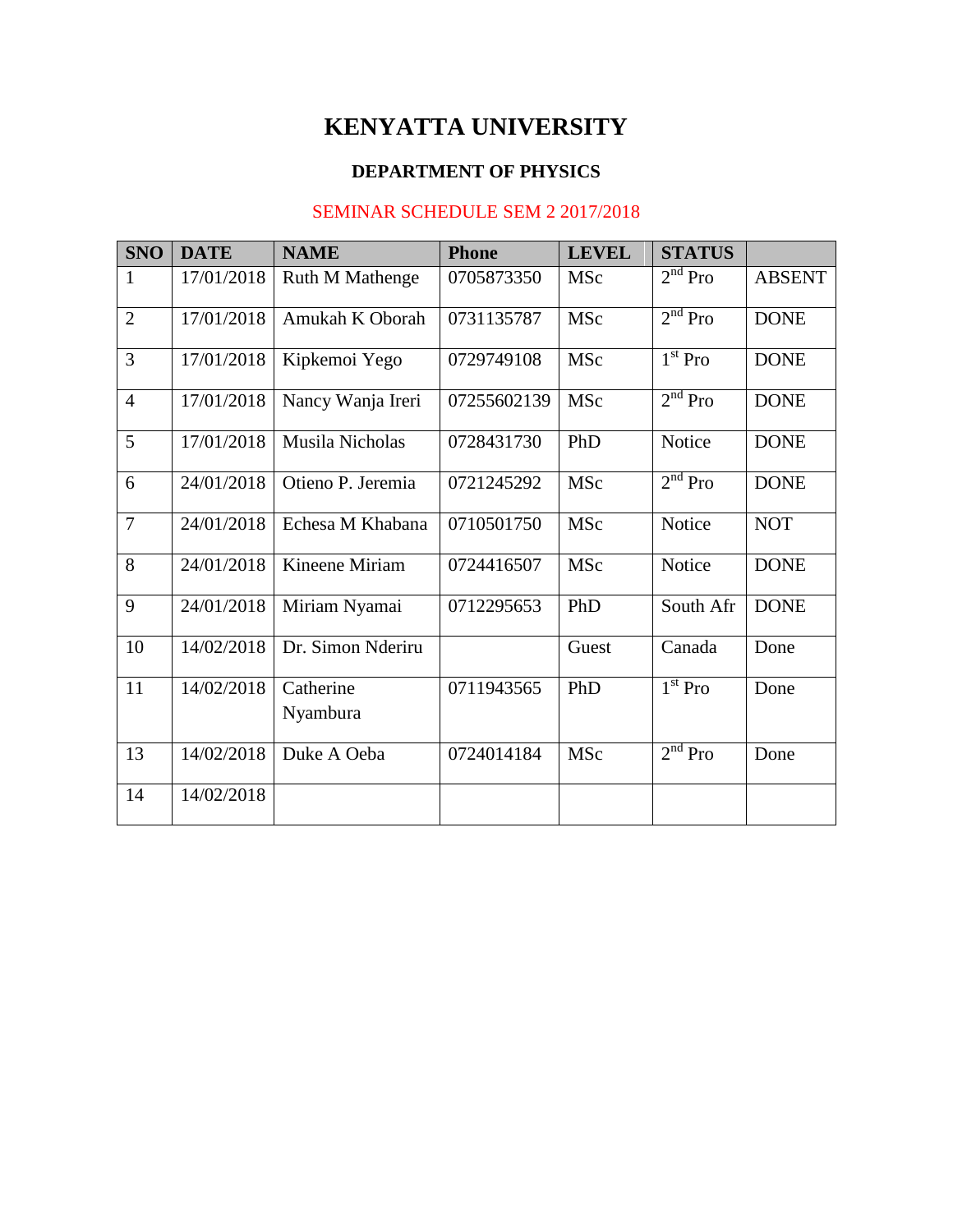| <b>SNO</b>     | <b>DATE</b> | <b>NAME</b>             | <b>Phone</b> | <b>LEVEL</b> | <b>STATUS</b>       |      |
|----------------|-------------|-------------------------|--------------|--------------|---------------------|------|
| 1              | 21/02/2018  |                         |              |              |                     |      |
| $\overline{2}$ | 21/02/2018  | Nancy Wanja Ireri       | 07255602139  | <b>MSc</b>   | Notice              | Done |
| 3              | 21/02/2018  | Elizabeth N<br>Wanyonyi | 0721320563   | <b>MSc</b>   | $2nd$ Pro           | Done |
| $\overline{4}$ | 21/02/2018  |                         |              |              |                     |      |
| 5              | 28/02/2018  | Kipkemoi Yego           | 0729749108   | MSc          | $2nd$ Pro           | Done |
| 6              | 28/02/2018  | Duke A Oeba             | 0724014184   | <b>MSc</b>   | Notice              | Done |
| $\overline{7}$ | 28/02/2018  | Catherine<br>Nyambura   | 0711943565   | PhD          | $2nd$ Pro           | Done |
| 8              | 28/02/2018  |                         |              |              |                     |      |
| 9              | 07/03/2018  | Gitahi Agnes            | 0720405850   | <b>MSc</b>   | $1st$ Pro           | Post |
| 10             | 07/03/2018  | Kereu Shem              | 0712297000   | <b>MSc</b>   | 2 <sup>nd</sup> Pro | Post |
| 11             | 07/03/2018  | Musyimi Philip          |              | PhD          | Staff/SA            |      |
| 13             | 07/03/2018  | Nyakundi E<br>Makori    | 0723869549   | PhD          | Pro                 | Post |
| 14             |             |                         |              |              |                     |      |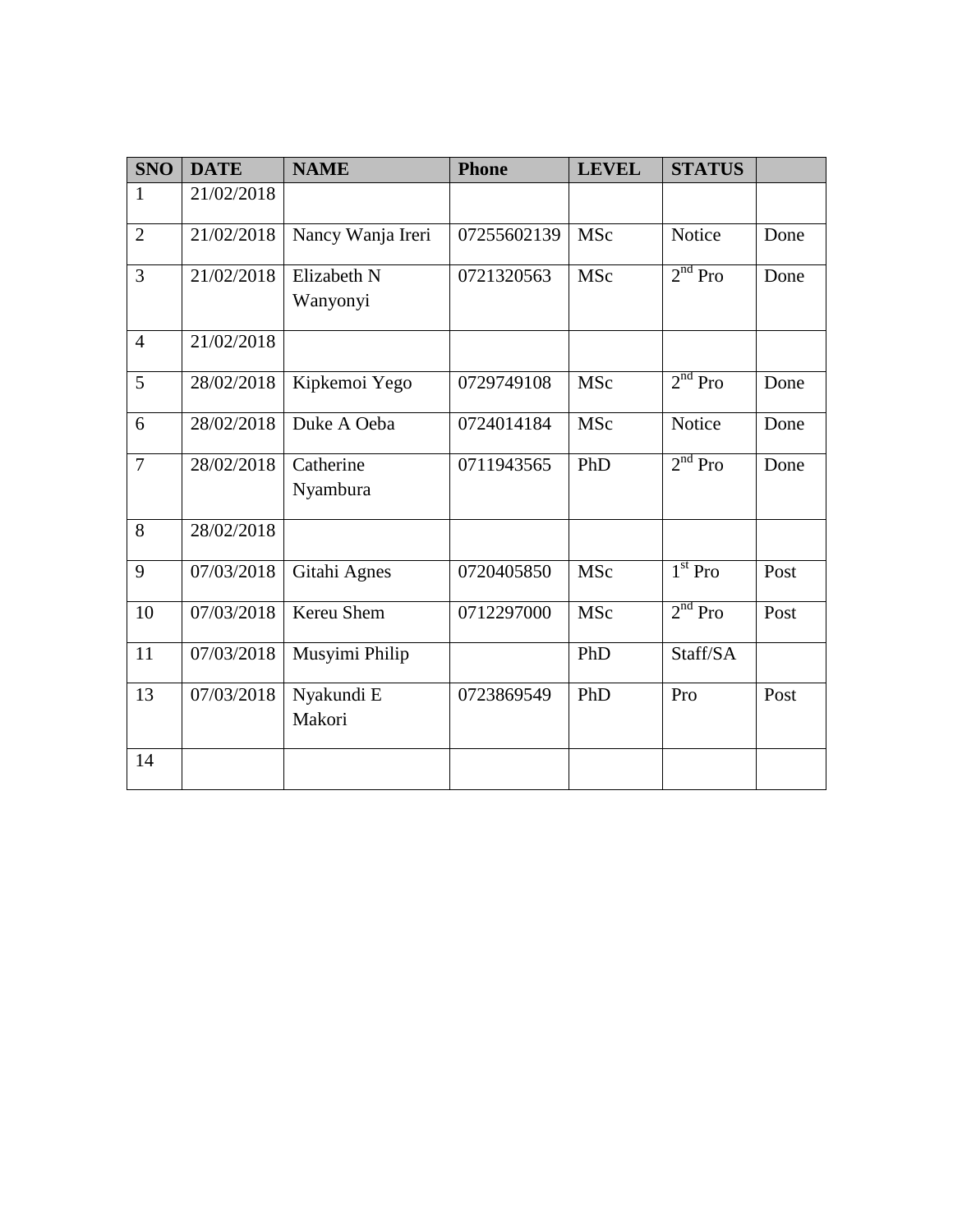| <b>SNO</b>     | <b>DATE</b> | <b>NAME</b>       | <b>Phone</b> | <b>LEVEL</b> | <b>STATUS</b>       |      |
|----------------|-------------|-------------------|--------------|--------------|---------------------|------|
| $\mathbf{1}$   | 14/3/2018   | J. Ayieta         | 0711993686   | MSc          | $2nd$ pro           | Post |
| $\overline{2}$ | 14/3/2018   | Kabuga P Kainyu   | 0726585698   | MSc          | 2 <sup>nd</sup> pro | Post |
| 3              | 14/3/2018   |                   |              |              |                     |      |
| $\overline{4}$ | 14/3/2018   |                   |              |              |                     |      |
| 5              | 21/3/2018   | Otieno P. Jeremia | 0721245292   | MSc          | Notice              | Post |
| 6              | 21/3/2018   |                   |              |              |                     |      |
| $\overline{7}$ | 21/3/2018   |                   |              |              |                     |      |
| 8              | 21/3/2018   |                   |              |              |                     |      |
| 9              | 28/3/2108   | J G Omwoyo        | 0726728002   | MSc          | Notice              | Post |
| 10             | 28/3/2108   |                   |              |              |                     |      |
| 11             | 28/3/2108   |                   |              |              |                     |      |
| 13             | 28/3/2108   |                   |              |              |                     |      |
| 14             |             |                   |              |              |                     |      |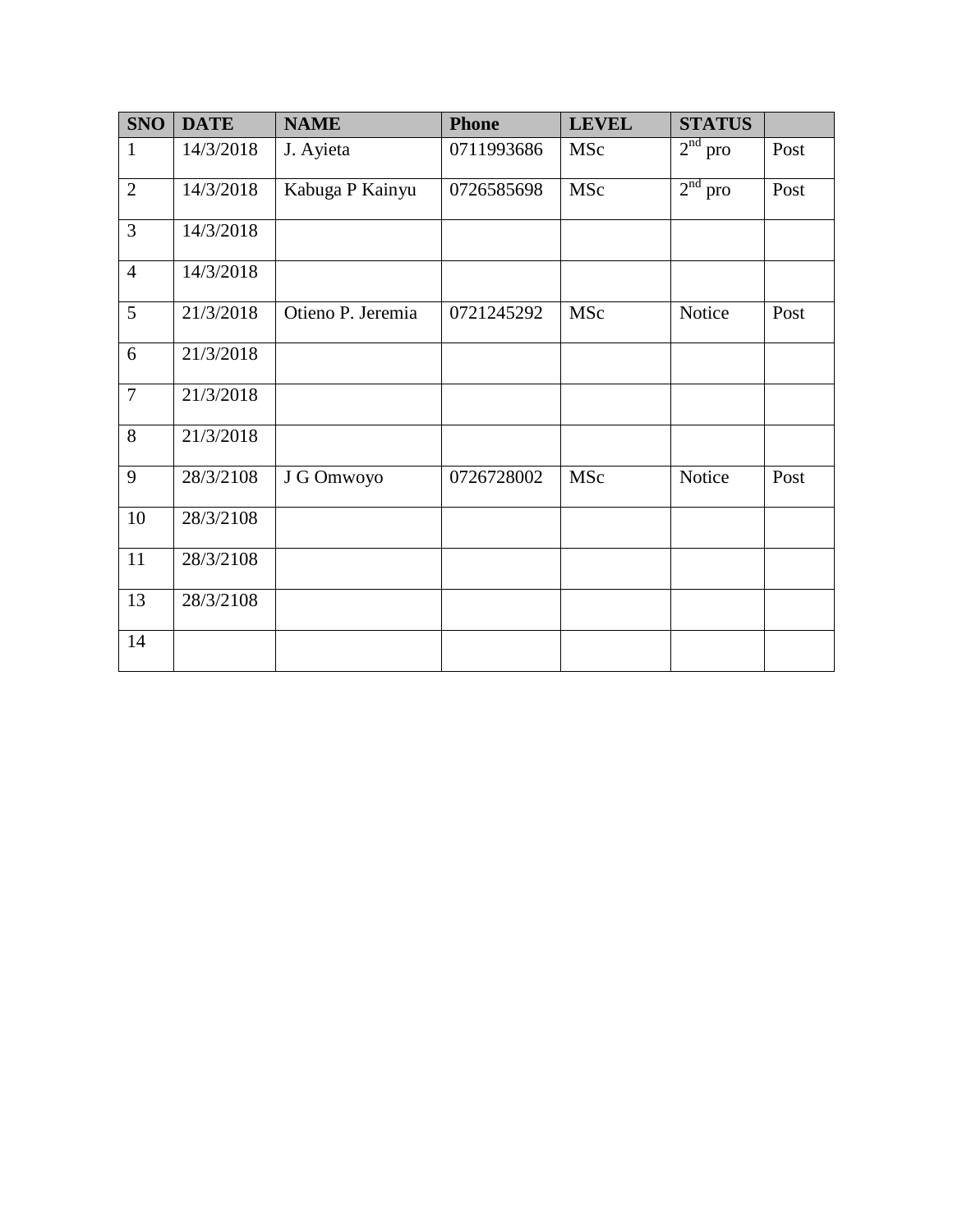| <b>SNO</b>     | <b>DATE</b> | <b>NAME</b>             | <b>Phone</b> | <b>LEVEL</b> | <b>STATUS</b> |      |
|----------------|-------------|-------------------------|--------------|--------------|---------------|------|
| $\mathbf{1}$   | 04/04/2018  |                         |              |              |               |      |
| $\overline{2}$ | 04/04/2018  |                         |              |              |               |      |
| $\overline{3}$ | 04/04/2018  |                         |              |              |               |      |
| $\overline{4}$ | 04/04/2018  |                         |              |              |               |      |
| 5              | 11/04/2018  | Elizabeth N<br>Wanyonyi | 0721320563   | MSc          | $2nd$ Pro     | Post |
| 6              | 11/04/2018  |                         |              |              |               |      |
| $\overline{7}$ | 11/04/2018  |                         |              |              |               |      |
| 8              | 11/04/2018  |                         |              |              |               |      |
| 9              | 11/04/2018  |                         |              |              |               |      |
| 10             |             |                         |              |              |               |      |
| 11             |             |                         |              |              |               |      |
| 13             |             |                         |              |              |               |      |
| 14             |             |                         |              |              |               |      |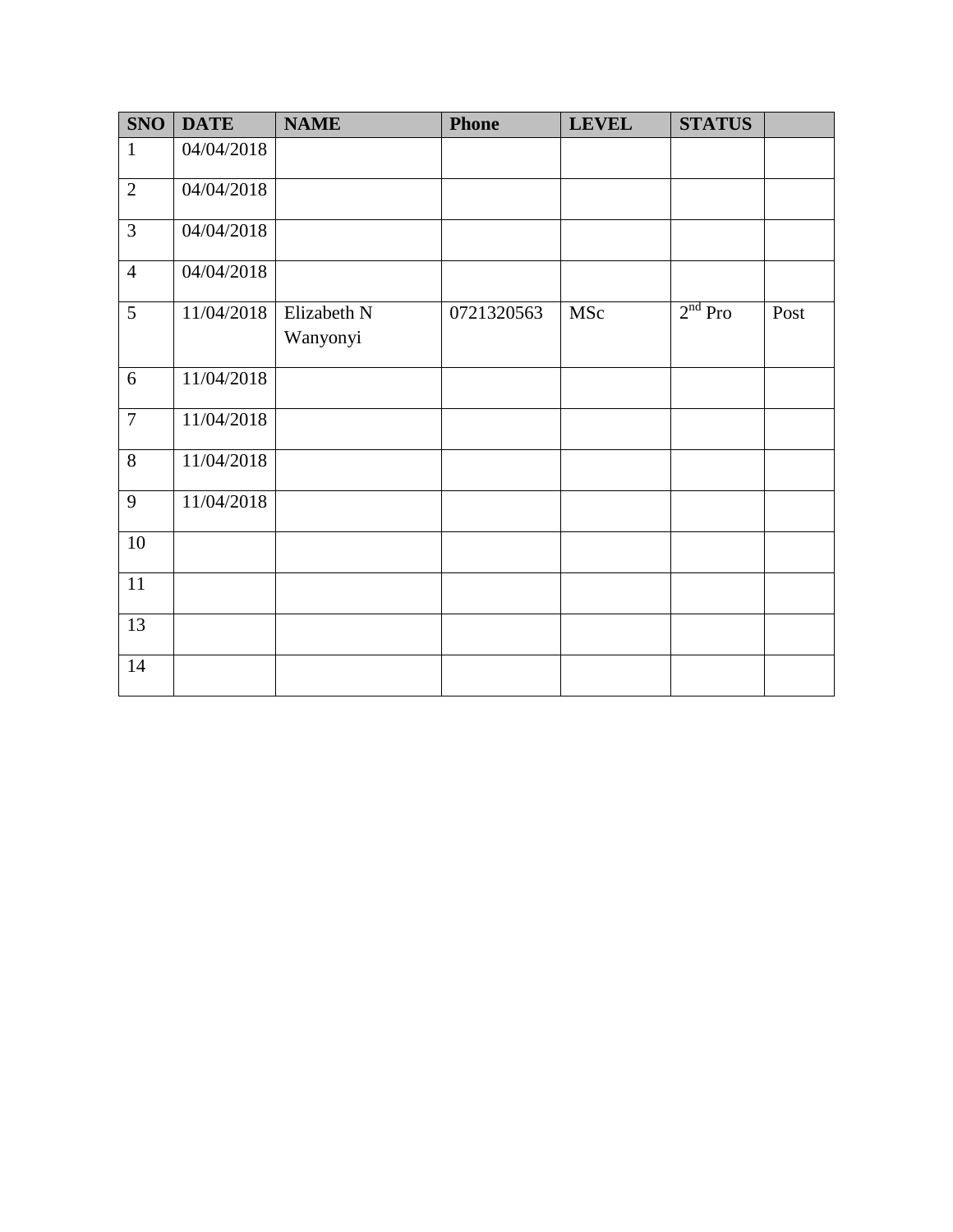| <b>SNO</b>     | <b>DATE</b> | <b>NAME</b>            | <b>Phone</b> | <b>LEVEL</b> | <b>STATUS</b> |      |
|----------------|-------------|------------------------|--------------|--------------|---------------|------|
| 1              | 23/5/2018   | Gitahi Agnes           | 0720405850   | MSc          | $1st$ Pro     | Done |
| $\overline{2}$ | 23/5/2018   | Kereu Shem             | 0712297000   | MSc          | $2nd$ Pro     | Done |
| 3              | 23/5/2018   | <b>Stanley Wambugu</b> |              | PhD          | $2nd$ Pro     | Done |
| $\overline{4}$ | 23/5/2018   |                        |              |              |               |      |
| 5              | 30/5/2018   | J. Ayieta              | 0711993686   | MSc          | $2nd$ prog    | Done |
| 6              | 30/5/2018   | Echesa M Khabana       | 0710501750   | MSc          | Notice        | Done |
| $\overline{7}$ | 30/5/2018   | Catherine<br>Nyambura  | 0711943565   | PhD          | $3rd$ prog    | Done |
| 8              | 30/5/2018   |                        |              |              |               |      |
| 9              | 6/6/2108    | Otieno P. Jeremia      | 0721245292   | MSc          | Notice        | Done |
| 10             | 6/6/2108    | Nyakiti K Ochieng      | 0720944098   | MSc          | Notice        | Done |
| 11             | 6/6/2108    | Wanjala O Felix        | 0723080155   | PhD          | $1st$ prog    | Done |
| 13             | 6/6/2108    | J G Omwoyo             | 0726728002   | MSc          | Notice        | Done |
| 14             |             |                        |              |              |               |      |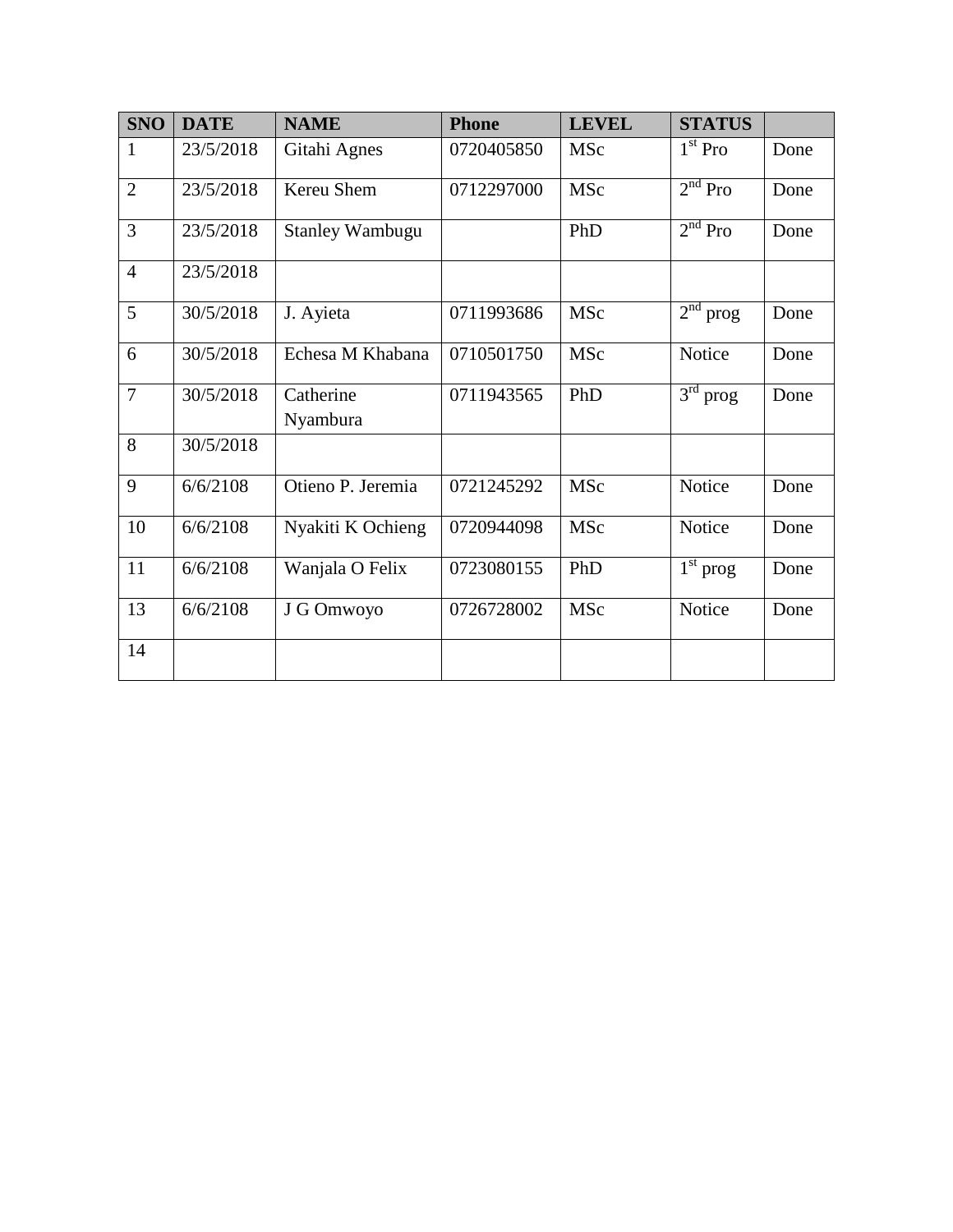| <b>SNO</b>     | <b>DATE</b> | <b>NAME</b>     | <b>Phone</b> | <b>LEVEL</b> | <b>STATUS</b>       |      |
|----------------|-------------|-----------------|--------------|--------------|---------------------|------|
| $\mathbf{1}$   | 13/6/2018   | Joseph M Nguru  | 0720943494   | MSc          | Notice              | Done |
| $\overline{2}$ | 13/6/2018   | Nyakundi E      | 0723869549   | PhD          | Pro                 | Done |
|                |             | Makori          |              |              |                     |      |
| $\overline{3}$ | 13/6/2018   | Gitahi Agnes    | 0720405850   | MSc          | 2 <sup>nd</sup>     | Done |
| $\overline{4}$ | 13/6/2018   | Tallam A Kandie | 0722696028   | MSc          | Prop                | Done |
| 5              | 20/6/2018   | Elizabeth N     | 0721320563   | MSc          | $2nd$ Pro           | Done |
|                |             | Wanyonyi        |              |              |                     |      |
| 6              | 20/6/2018   | Nafula Wabululu | 0724431339   | PhD          | 1st                 | Done |
| $\overline{7}$ | 20/6/2018   | Langat K        | 00724786320  | MSc          | Prop                | Done |
|                |             | Nahashon        |              |              |                     |      |
| 8              | 20/6/2018   |                 |              |              |                     |      |
| 9              | 27/6/2018   | Kabuga P Kainyu | 0726585698   | MSc          | 2 <sup>nd</sup> pro |      |
| 10             | 27/6/2018   | Stephen Nyaga   | 0724593277   | MSc          | $1st$ Prog          |      |
| 11             | 27/6/2018   |                 |              |              |                     |      |
| 13             | 27/6/2018   |                 |              |              |                     |      |
| 14             |             |                 |              |              |                     |      |